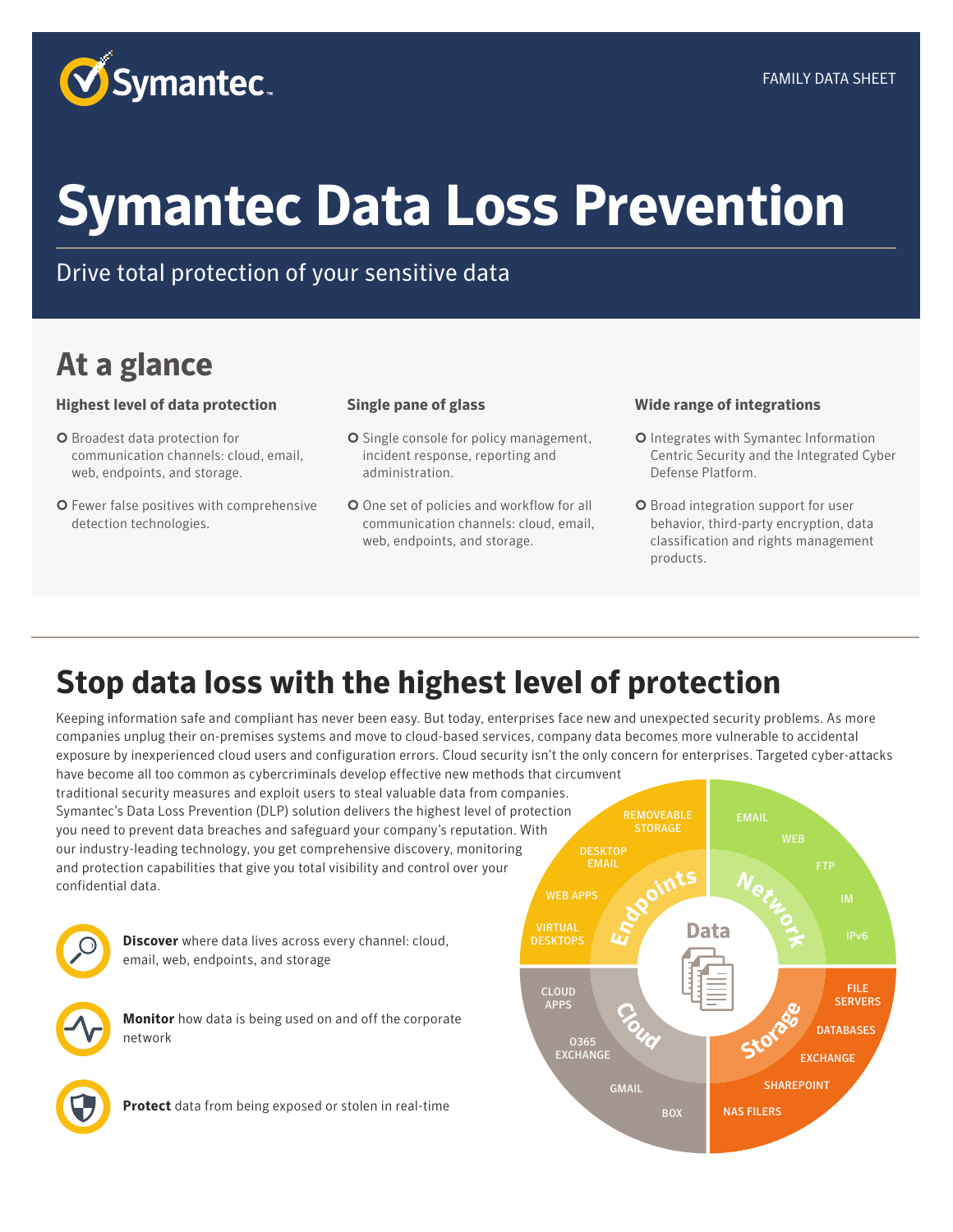## **Keep data safe while in use on endpoints**

As employees become more mobile through the use of laptops, company data becomes more vulnerable to data leaks and thefts – on and off the corporate network. The **Symantec DLP for Endpoint** solution provides all the protection you need to keep sensitive data safe and protected on endpoints. It provides complete discovery, monitoring and protection capabilities for data in use across a broad range of channels: email, cloud apps, network protocols, external storage, and virtual desktops and servers. With Symantec DLP, a single lightweight endpoint agent enables two modules: DLP Endpoint Discover and DLP Endpoint Prevent.

**Symantec DLP Endpoint Discover** scans local hard drives and gives you deep visibility into sensitive files that users are storing on their laptops and desktops. It provides a wide range of responses including local and remote file quarantining, and policy-based encryption and digital rights management enabled by the DLP Endpoint FlexResponse API.

**Symantec DLP Endpoint Prevent** monitors users' activities and gives you fine-grained control over a wide range of applications, devices and platforms. It provides a wide range of responses including identity-based encryption and digital rights for files transferred to USB. With Endpoint Prevent, you can alert users to incidents using on-screen popups or email notifications. Users can also override policies by providing a business justification or canceling the action (in the case of a false positive).

| <b>Browsers</b>          | Chrome   Safari   Firefox   IE & Edge             |
|--------------------------|---------------------------------------------------|
| <b>Cloud Apps</b>        | Box   Dropbox   Google Drive   Microsoft OneDrive |
| <b>Email Apps</b>        | Outlook   Lotus Notes                             |
| <b>Network Protocols</b> | HTTP   HTTPS   FTP                                |
| <b>Removable Storage</b> | MSC devices   MTP devices                         |
| <b>Virtual Desktops</b>  | Citrix   Microsoft Hyper-V   VMware               |
| Others.                  | Print   Fax   Network Share   Clipboard           |

#### **Protect data in motion over the network**

behavior that companies may not even be aware of, increases the risk of data exposure over business communications. The Symantec DLP for Network solution monitors and prevents sensitive data from The widespread adoption of collaboration tools and cloud apps, coupled with risky employee being leaked over a wide range of communication protocols across your network.

**DLP Network Monitor** captures and analyzes outbound traffic on your corporate network, and detects sensitive content and metadata over standard, non-standard and proprietary protocols. It is deployed at network egress points and integrates with your network tap or Switched Port Analyzer (SPAN). Network Monitor performs deep content inspection of all network communications with zero packet loss, unlike other solutions that sample packets during peak loads and put you at high risk for false negatives.

**DLP Network Prevent for Email** protects sensitive messages from being leaked or stolen by employees, contractors and partners. It monitors and analyzes all corporate email traffic, and optionally modifies, redirects, or blocks messages based on sensitive content or other message attributes. Network Prevent for Email is deployed at network egress points and integrates with mail transfer agents (MTAs) and cloud-based email including Microsoft® Office 365 Exchange. Network Prevent for Email is available as software or virtual appliance.

**event for Web** protects sensitive<br>L lt monitors and analyzes all corp<br>hally removes sensitive HTML cont leaked to the Web. It monitors and analyzes all corporate web traffic, and optionally removes sensitive HTML content or blocks points and integrates with your HTTP, HTTPS or FTP proxy server using ICAP. Network Prevent for Web is available as software, **DLP Network Prevent for Web** protects sensitive data from being requests. Network Prevent for Web is deployed at network egress hardware appliance, or virtual appliance.



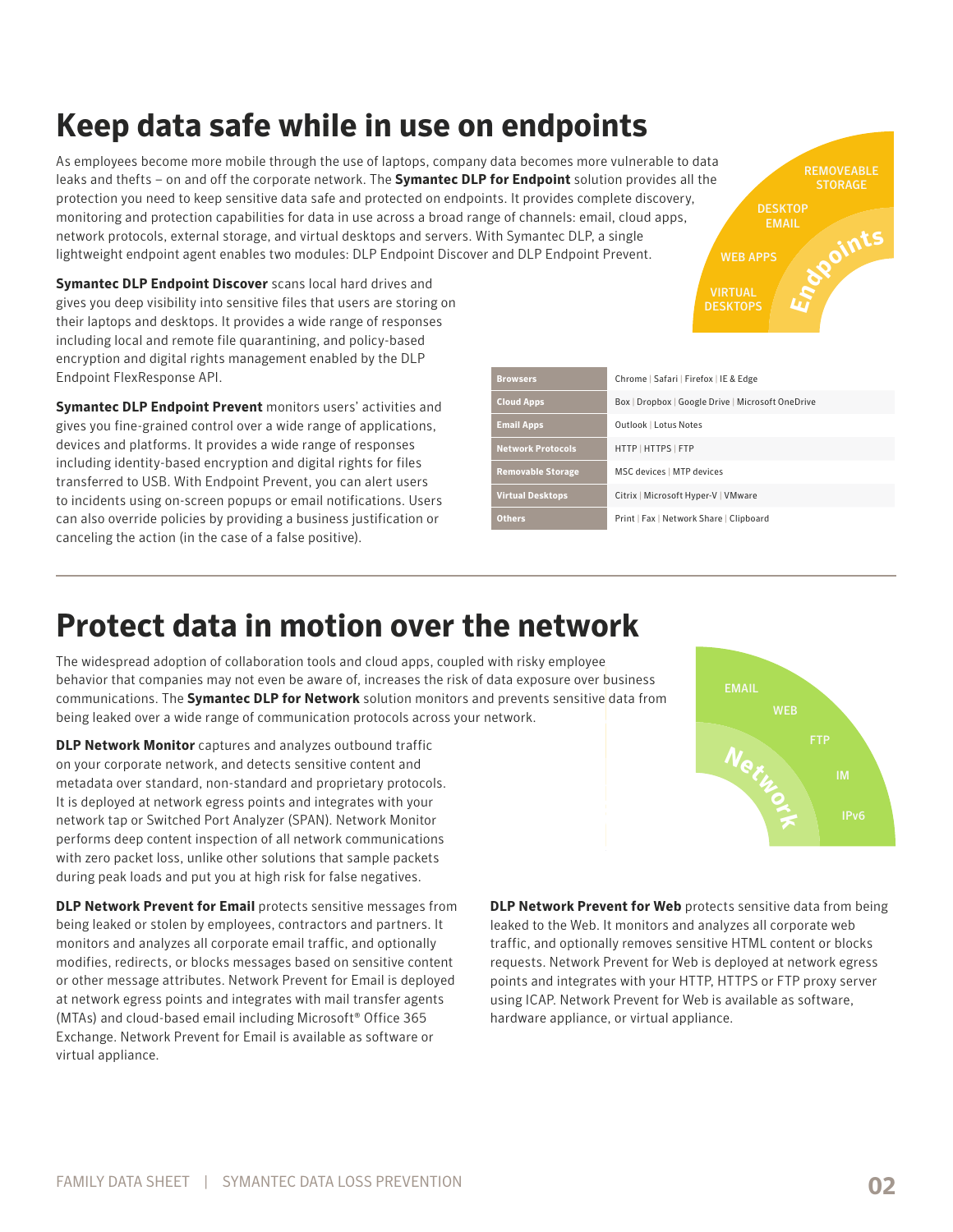# **Protect data at rest across storage repositories**

sensitive data at rest – the data stored on file servers, endpoints, cloud storage, network file shares,<br>databases, SharePoint and other data repositories.<br>First, **Symantec DLP Network Discover** finds confidential data focused on governing and protecting it. With **Symantec DLP for Storage**, you can discover and secure Digital data is growing significantly, largely due to internally generated documents, yet few companies are databases, SharePoint and other data repositories.

First, **Symantec DLP Network Discover** finds confidential data by scanning network file shares, databases, and other enterprise data repositories. This includes local file systems on Windows, Linux, AIX, and Solaris servers; Lotus Notes and SQL databases; and Microsoft Exchange and SharePoint servers. DLP Network Discover recognizes more than 330 different file types—including custom file types—based on the binary signature of the file. It also provides high-speed scanning for large, distributed environments, and it optimizes performance by scanning only new or modified files.

Next, **Symantec DLP Network Protect** adds robust file protection capabilities on top of Network Discover. Network Protect automatically cleans up and secures all of the exposed files Network Discover detects, and it offers a broad range of remediation options, including quarantining or moving files, copying files to a quarantine area, or applying policy identity-based encryption and digital rights to specific files. Network Protect even educates business users about policy violations by leaving a marker text file in the file's original location to explain why it was quarantined.

Symantec DLP also includes a **FlexResponse API Platform** that allows you to build custom file remediation actions. FlexResponse



**Cloud**

**GMAIL** 

provides easy turnkey integration with other Symantec and third-party file security solutions—including Symantec File Share Encryption and Adobe LiveCycle.

| <b>File Servers</b>                              | Windows via CIFS and DFS   Unix via NFS   Local Windows   Local<br>Unix (Linux, AIX and Solaris)   NAS Filers |
|--------------------------------------------------|---------------------------------------------------------------------------------------------------------------|
| <b>Distributed Machines</b>                      | Laptops   Desktops                                                                                            |
| <b>Document and Email</b><br><b>Repositories</b> | SharePoint   LiveLink   Documentum   Lotus Notes   Microsoft<br>Exchange   PST                                |
| <b>Web Content and</b><br><b>Applications</b>    | Corporate Web Sites   Intranet   Extranet   Custom Applications                                               |
| <b>Databases</b>                                 | Oracle   Microsoft   IBM DB2                                                                                  |
|                                                  |                                                                                                               |
|                                                  |                                                                                                               |

CLOUD APPS

> O365 **EXCHANGE**

#### **Protect data in the cloud**

Security concerns persist as companies continue to migrate legacy IT applications to public cloud services where it's difficult to get the same level of visibility and control of sensitive data as on their own private servers. With Symantec's DLP Cloud Services, you can extend powerful data protection controls to the cloud with the convenience of cloud-delivered DLP. They provide rich discovery, monitoring and protection capabilities for a wide range of cloud applications as well as on-premises applications.

The **Symantec DLP Cloud Detection Service** inspects content extracted from cloud app and web traffic, and automatically enforces sensitive data policies. It offers enhanced cloud-to-cloud integration with Symantec CloudSOC, our industry leading cloud access security broker solution, to protect data in motion and data at rest across more than 100 in sanctioned and unsanctioned cloud apps such as Office 365, G-Suite, Box, Dropbox, and Salesforce. The integration allows to extend existing policies and robust detection to cloud applications and manage all incidents from the DLP console. Controls include un-share sensitive files, quarantine, block them from leaving the application, and also apply identity-based encryption and digital rights automatically to specific files shared with third parties. The DLP Cloud Detection Service also offers enhanced integration with Symantec's Web Security Service to monitor web traffic - even when it's encrypted - and protect roaming and mobile users.

#### The **Symantec DLP Cloud Service**

**BOX for Email** provides accurate, real-time monitoring of corporate email traffic by leveraging built-in intelligence and advanced detection capabilities that minimize false positives. It also provides real-time protection against data leaks with automated messaging blocking, or message modification to enforce downstream encryption or quarantining. When data is shared with third parties it can automatically enable identity-based encryption and digital rights for email bodies and attachments. The DLP Cloud Service for Email supports Gmail for Work, Microsoft Office 365 Exchange Online as well as Microsoft Exchange Server. It is available standalone or bundled with the superior email threat protection capabilities of Symantec's Email Security.cloud service.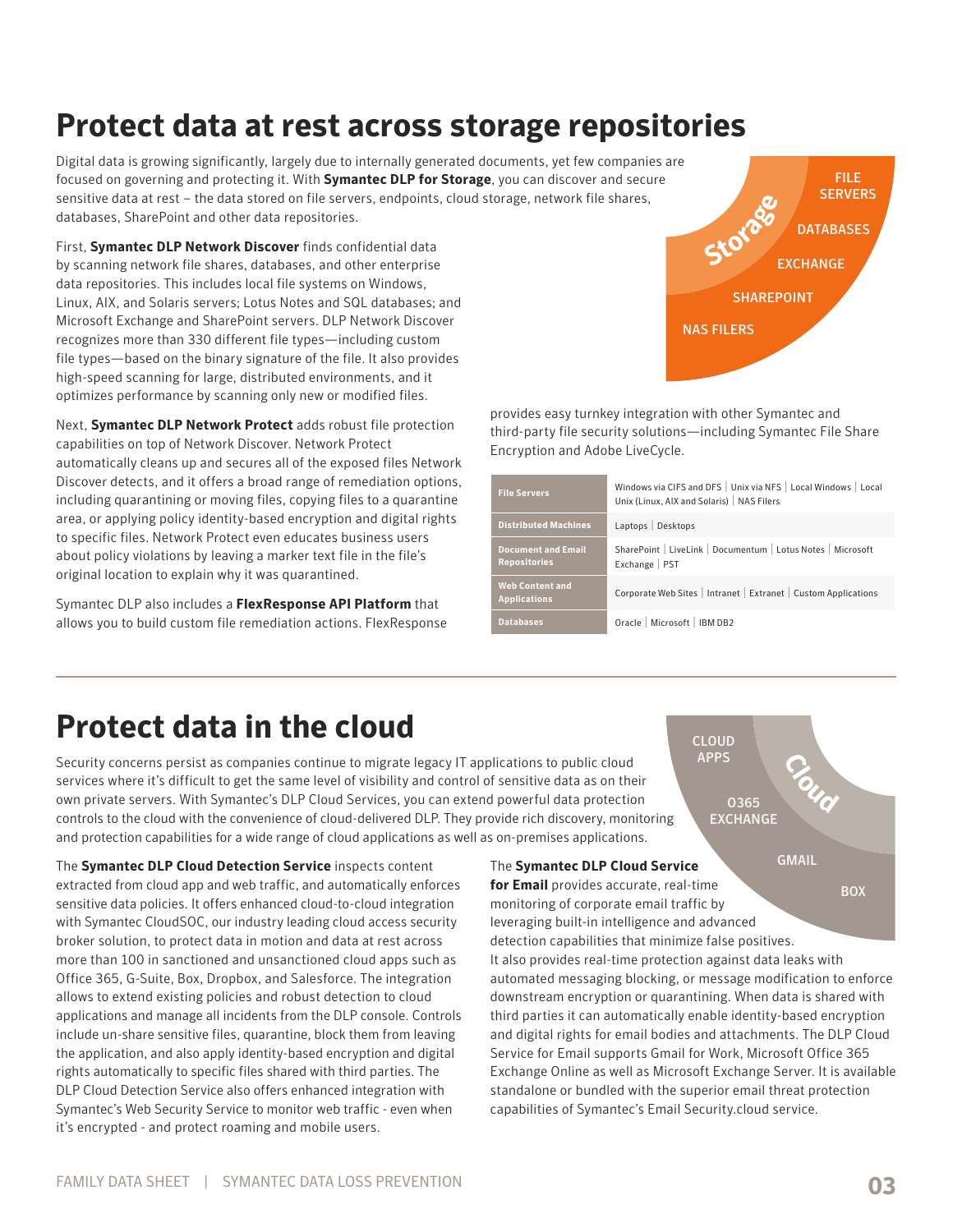## **Manage from a single pane of glass**

As your data spreads across a wider range of devices and storage environments, the ability to consistently define and enforce policies becomes even more critical. Symantec DLP gives you a unified management console, the DLP Enforce Platform, which allows you to write policies once and then enforce them everywhere – across all data loss channels.

With the **DLP Enforce Platform**, you can:

- Use a **single web-based console** to author data loss policies, remediate incidents, and perform system administration across all of your endpoints, mobile devices, cloud-based services, and on-premise network and storage systems.
- Take advantage of more than **70 pre-built policy templates** and a convenient **policy builder** to get your system up and running quickly.
- Leverage robust **workflow and remediation capabilities** to streamline and automate incident response processes for high traffic environments.
- Apply business intelligence to your risk reduction efforts with **a sophisticated analytics tool**, **Symantec IT Analytics for DLP**, which provides advanced reporting and ad-hoc analysis capabilities.



## **Get unmatched visibility into confidential data**

At the core of any DLP solution is content-aware detection. Content-aware detection techniques make it possible to find sensitive data stored in virtually any location and file format. Symantec DLP offers the most comprehensive detection with advanced machine learning, image recognition, fingerprinting and describing technologies that accurately classify data so you don't have to worry about false positives and impacting business users.

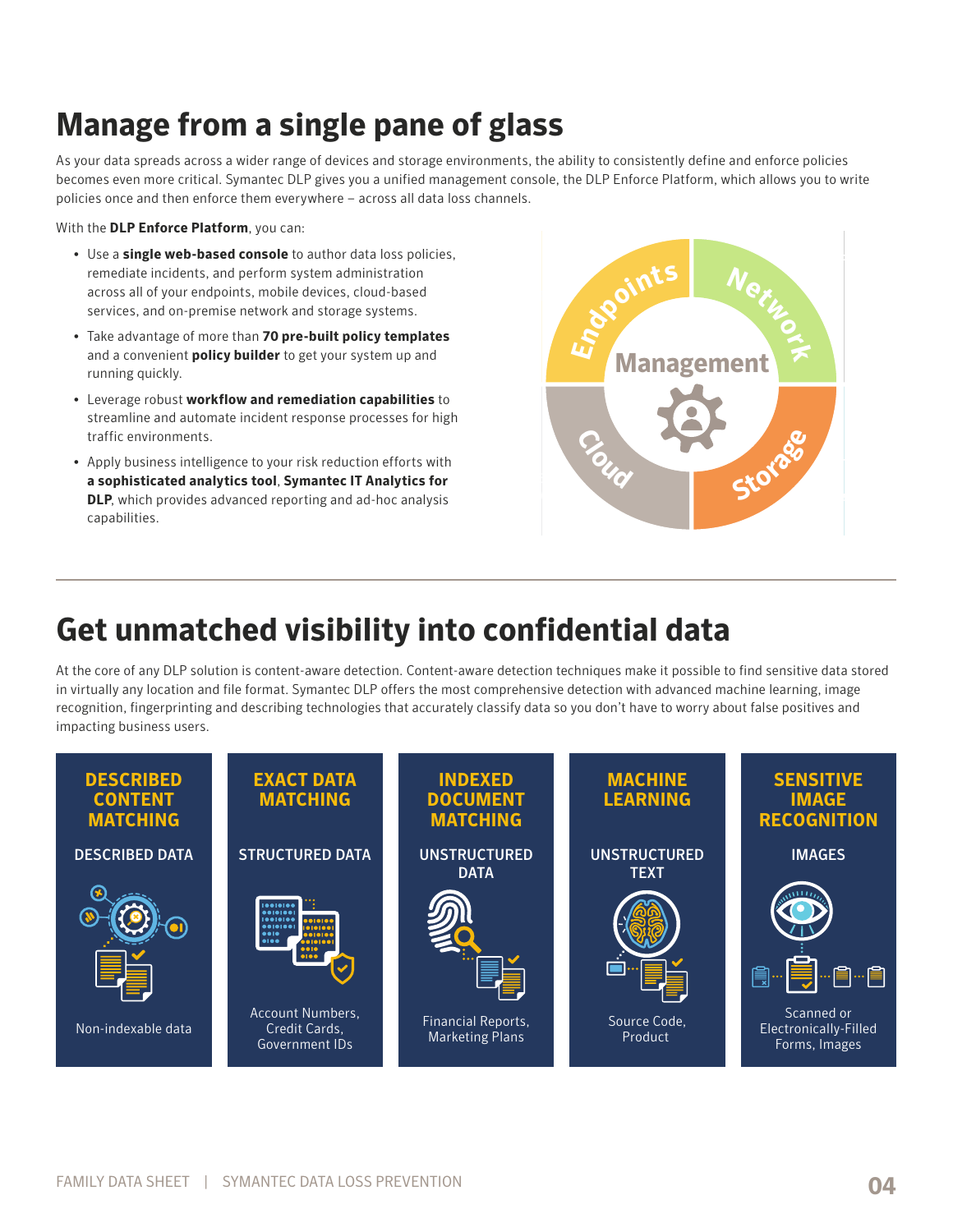- **Described Content Matching** detects content by looking for matches on specific keywords, regular expressions or patterns, and file properties. Symantec DLP provides more than 130 Data Identifiers out-of-the-box, which are pre-defined algorithms that combine pattern matching with built-in intelligence to prevent false positives.
- **Exact Data Matching** detects data by fingerprinting or indexing structured data sources such as databases, directory servers, and other structured data files.
- **Indexed Document Matching** applies fingerprinting methods to detect data stored in unstructured documents, including Microsoft Office documents; PDFs; and binary files such as JPEGs, CAD designs, and multimedia files. IDM also detects

"derived" content, such as text that has been copied from a source document to another file.

- **Sensitive Image Recognition** detects text embedded in images such as scanned forms, documents, screenshots, pictures and PDFs by leveraging our proprietary Form Recognition technology and built-in Optical Character Recognition (OCR) engine.
- **Vector Machine Learning** protects intellectual property with nuanced characteristics that are rare or difficult to describe such as financial reports and source code. Unlike other detection technologies, Vector Machine Learning does not require you to locate, describe, or fingerprint the data you need to protect.

*Symantec DLP also offers a rich set of out-of-the-box and add-on APIs to allow you to customize and integrate with a wide range of third-party security products, cloud and proprietary applications: DLP REST API, DLP FlexResponse API, DLP Content Extraction API, DLP Incident Reporting and Update API, and DLP API Detection Virtual Appliance.*

## **Extend data protection beyond DLP**

As sensitive data is shared with external users or travels to the cloud and goes outside of your managed environment, it becomes vulnerable to unwanted exposure. Symantec's **Information Centric Security** solution provides comprehensive protection for your data throughout its lifecycle beyond your managed premises, with policy driven cloud access security, classification, encryption, user analytics, and web gateways.

- **Extend DLP policies to cloud applications**: Extend DLP detection, policies and workflows to cloud apps through integration with Symantec CloudSOC (CASB), and manage incidents on a single console.
- **Classify data based on sensitivity**: Enable users to classify and label sensitive files and protect them based on sensitivity by leveraging Symantec's data classification solution, Information Centric Tagging (ICT).
- **Protect data when it's shared outside the company**: Automatically apply persistent encryption and digital rights to data when it leaves the managed premises, control who can use it, track it everywhere, and revoke access if necessary with Information Centric Encryption (ICE).
- **Simplify incident triage and policy management**: Reduce time and efforts for incident remediation and policy management, and mitigate data risk with Symantec Information Centric Analytics (ICA), a User and Entity Behavior Analytics.
- **Share data more securely with others**: Prevent unauthorized access to sensitive data via strong authentication when data is shared with business partners with Symantec VIP Identity and Access Management.



• **Prevent data from going to unwanted sites**: Ensure sensitive data doesn't get leaked over untrusted web traffic, even encrypted traffic, by leveraging DLP integration with Symantec Secure Web Gateways: Symantec ProxySG and Web Security Service.